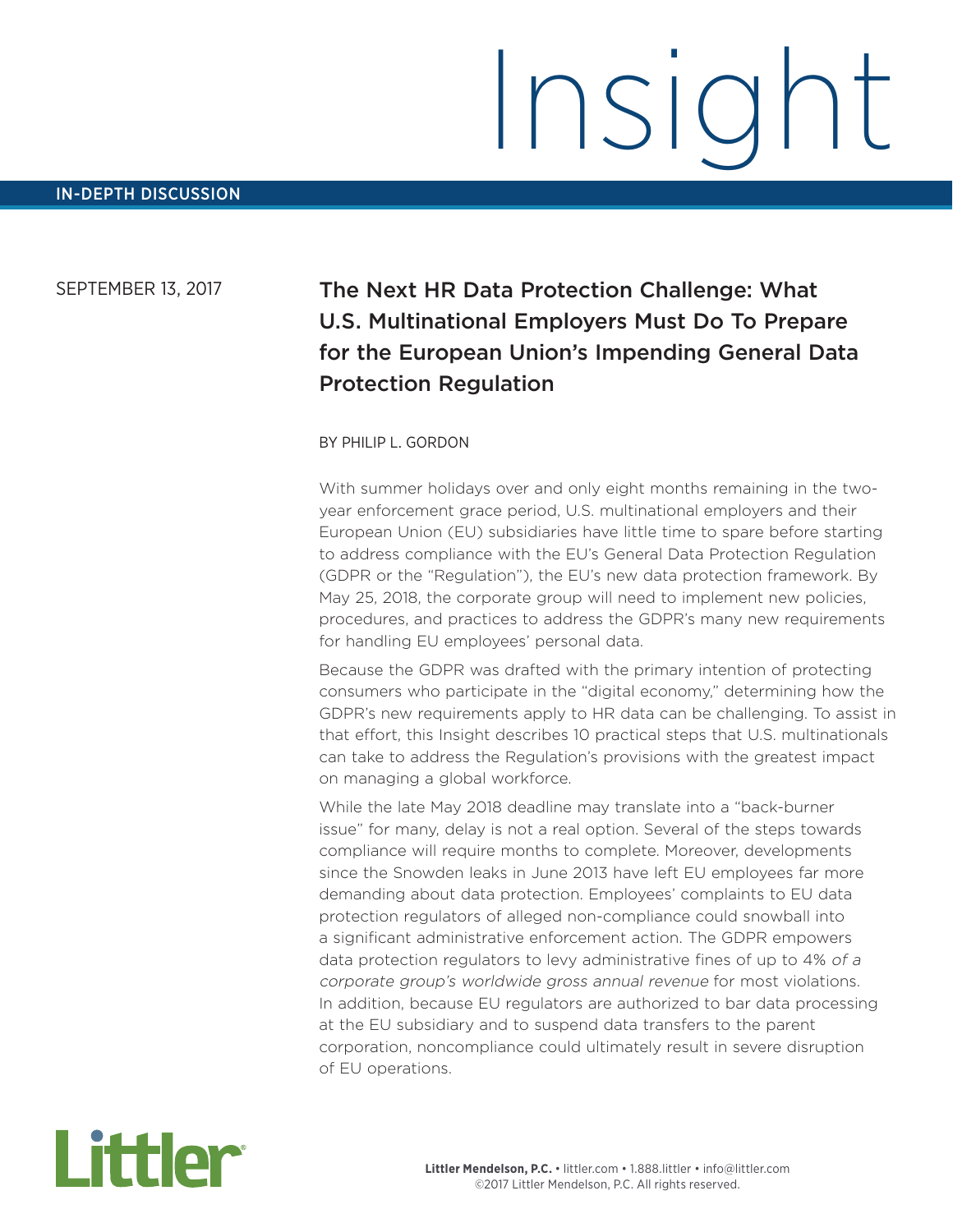## Ten Practical Steps To Implement The GDPR

### 1. Determine Who Will "Own" The GDPR Implementation Process

Given the large number and wide range of steps required to implement the GDPR, U.S. multinational employers likely will need to build a team to execute a project plan. That team typically will include at least five groups: (a) HR professionals responsible for global workforce management and their in-house legal counsel; (b) information technology (IT) employees, especially those responsible for information systems used to manage HR data; (c) HR professionals with regional or local responsibilities for EU-based employees; (d) payroll personnel; and (e) personnel on the procurement team responsible for vendor contracting. For many U.S. multinationals, the U.S. parent corporation often will need to lead the implementation effort because EU subsidiaries will not have the HR and in-house legal support to undertake the implementation effort. This is particularly likely to be true for those organizations engaged exclusively in business-to-business (B-to-B) commerce.

For many organizations, this team approach likely will be preferable to appointing a data protection officer (DPO), i.e., an executive or third-party contractor specifically designated to oversee GDPR implementation and on-going compliance. Contrary to popular perception, the GDPR does not mandate the appointment of a DPO. Instead, the Regulation requires organizations to appoint a DPO only in limited circumstances. Guidance issued by EU regulators confirms that these limited circumstances do not include the routine handling of HR data.<sup>1</sup> The regulators also take the position that organizations that voluntarily appoint a DPO must comply with all of the Regulation's requirements regarding DPOs.2 These requirements could be onerous, especially for smaller EU subsidiaries. They include, for example, minimum (and high) levels of knowledge and expertise, on-going training, independent authority, direct reporting to senior management, and substantial protections against adverse employment action.<sup>3</sup> However, the regulators also have clarified that none of these requirements apply to a person to which an employer voluntarily assigns GDPR-related responsibilities, as long as the organization does not refer to that person in any compliance documentation as the "data protection officer."4

U.S. multinational employers should be aware that while individual EU countries have no authority to vary most provisions of the GDPR, EU countries are authorized to supplement the circumstances requiring organizations to appoint a DPO. Germany, for example, recently did so in legislation implementing the GDPR.

### 2. Identify All Systems Used To Process EU Employees' Personal Data

U.S. multinationals increasingly rely on cloud-based human resources information systems (HRIS) to manage their workforce globally. Because of the wide scope and volume of HR data maintained in these databases, employers typically should focus their compliance efforts on the HRIS. Nonetheless, employers should not neglect other systems where they collect and maintain the personal data of EU applicants and employees. Given the GDPR defines "personal data" broadly to include any individually identifiable information about a natural person or from which a natural person could be identified,<sup>5</sup> the relevant systems likely will be numerous and far-reaching. They may include, for example, learning management systems, digital timekeeping systems, and online surveillance systems.

<sup>1</sup> Article 29 Working Party, "Guidance on Data Protection Officers ('DPOs')", 16/EN WP 243 (Dec. 13, 2016), at 7.

<sup>2</sup> Id. at 5 [hereinafter "DPO Guidance"].

<sup>3</sup> See generally GDPR, Arts. 37-39

<sup>4</sup> DPO Guidance at 5-6.

<sup>5</sup> See GDPR, Art. 4(1).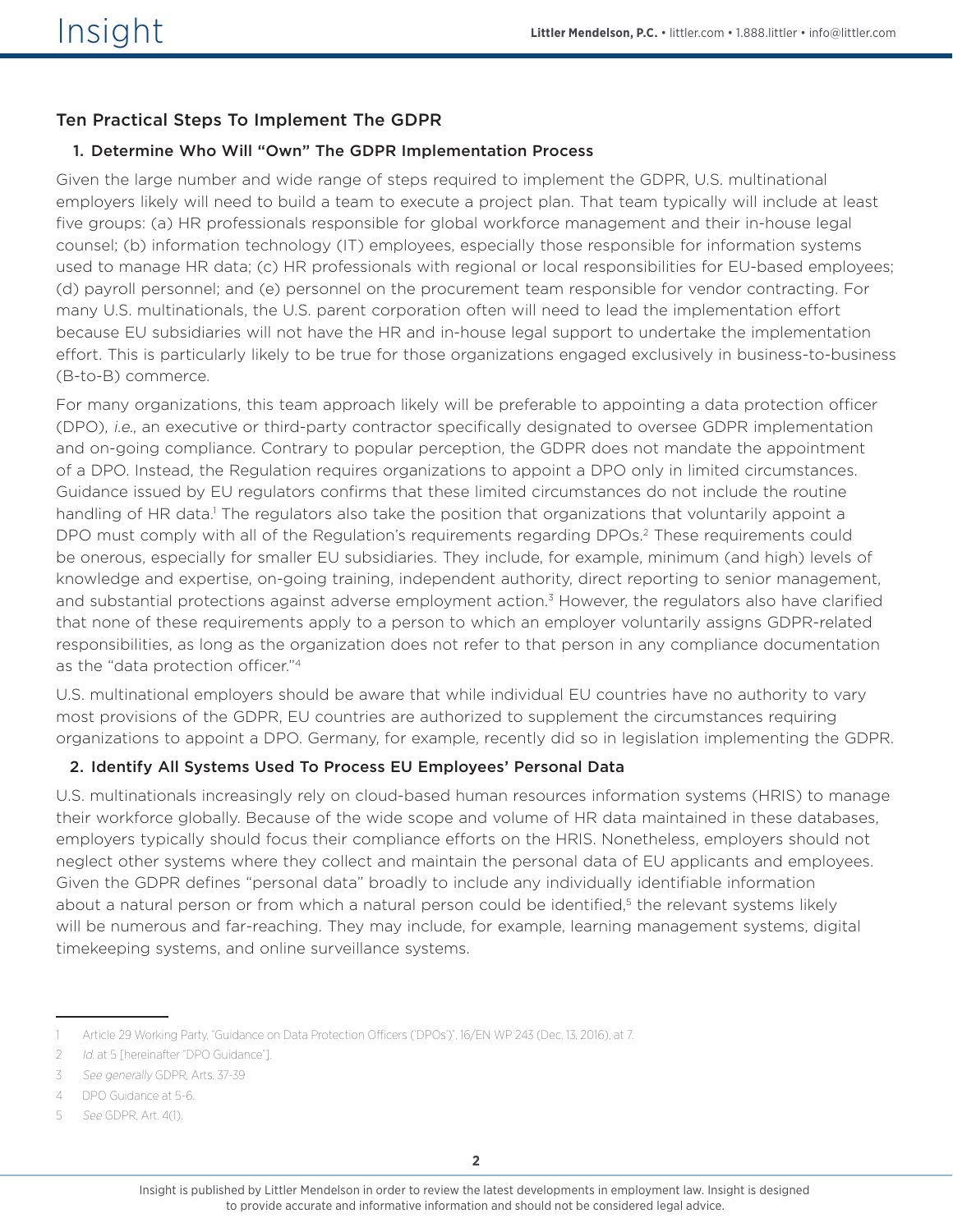### 3. Determine The Permissible Purposes For Processing Employee Data

In contrast to U.S. law, which allows employers to use employee data for almost any purpose unless specifically prohibited by law, the Regulation–following prior law–establishes the exact opposite rule, i.e., employers can lawfully "process" employee data only if the Regulation specifically permits the processing. The definition of "process" is broad. The Regulation defines "processing" to cover any operation during the course of the information life cycle, from initial collection to final destruction.<sup>6</sup> If it engaged in any of these activities without a permissible purpose, an EU employer would violate the GDPR.

Only three of the permissible purposes for processing personal data identified in the Regulation are likely to apply in the employment context. First, the Regulation permits processing if "necessary for the performance of a contract" with the data subject, i.e., an employee.<sup>7</sup> Under prior law, EU regulators construed the term "necessary" narrowly, and they likely will continue to do so under the GDPR. Consequently, this ground may be interpreted to cover only processing with a tight nexus to the employment contract, such as the payment of compensation and benefits or processing requests for sick leave or vacation.

Second, the GDPR permits the processing of employee data to comply with "a legal obligation to which the data controller [i.e., the employer] is subject."<sup>8</sup> This ground will justify a wide range of HR data processing required to comply with local employment and labor laws, such as mandatory fitness-for-duty exams, processing trade union membership to deduct union dues from payroll where legally required, and reporting compensation information to tax and social security authorities.<sup>9</sup> Importantly for U.S. multinationals, the "legal obligation" must be imposed on the EU employer by local law. This ground, therefore, would not permit the U.S. parent corporation to process EU employees' personal data to comply with legal obligations emanating from U.S. law, such as responding to a subpoena issued in civil litigation in the U.S.<sup>10</sup>

Third, the Regulation permits processing that is necessary to achieve the "legitimate interests" of the employer or a third party, such as the parent corporation. However, an entity cannot rely on this ground unless it (a) balances its legitimate interest against the employee's rights and determines that those rights are not overriding; and (b) notifies the employee, in writing, of the legitimate interest pursued and of the employee's right to object to the processing.<sup>11</sup> Applying this balancing test, an employer likely would be able to justify processing of employee data that is not particularly sensitive where there is a tight nexus to the employment relationship, such as the EU employer's using business contact details to arrange business travel or the parent corporation's reviewing performance appraisals for global succession planning.

While the GDPR recognizes consent as a permissible ground for processing personal data in most circumstances, EU regulators have emphasized that EU employers generally cannot rely on employees' consent because such consent cannot be "freely given" as required by the GDPR. 12 In the words of the regulators: "Employees are almost never in a position to freely give . . . consent given the dependency that results from the employer/employee relationship. . . . [E]mployees can only give free consent . . . when no consequences at all are connected to acceptance or rejection of an offer."13

<sup>6</sup> See GDPR, Art. 4(2).

<sup>7</sup> GDPR, Art. 6(1)(b).

<sup>8</sup> GDPR, Art. 6(1)(d).

<sup>9</sup> For a detailed discussion of GDPR's impact on payroll administration, see Philip L. Gordon and Kwabena A. Appenteng, ["Navigating Global Payroll under the](https://www.littler.com/publication-press/publication/navigating-global-payroll-under-impending-eu-general-data-protection)  [Impending EU General Data Protection Regulation,"](https://www.littler.com/publication-press/publication/navigating-global-payroll-under-impending-eu-general-data-protection) Littler Insight (Sept. 7, 2017)..

<sup>10</sup> GDPR, Art. 6(3).

<sup>11</sup> GDPR, Art. 6(1)(f).

<sup>12</sup> GDP, Art. 6(1)(a).

<sup>13</sup> Article 29 Working Party, "Opinion 2/2017 on Data Processing at Work," 17/EN WP 249 (June 8, 2017), at 23.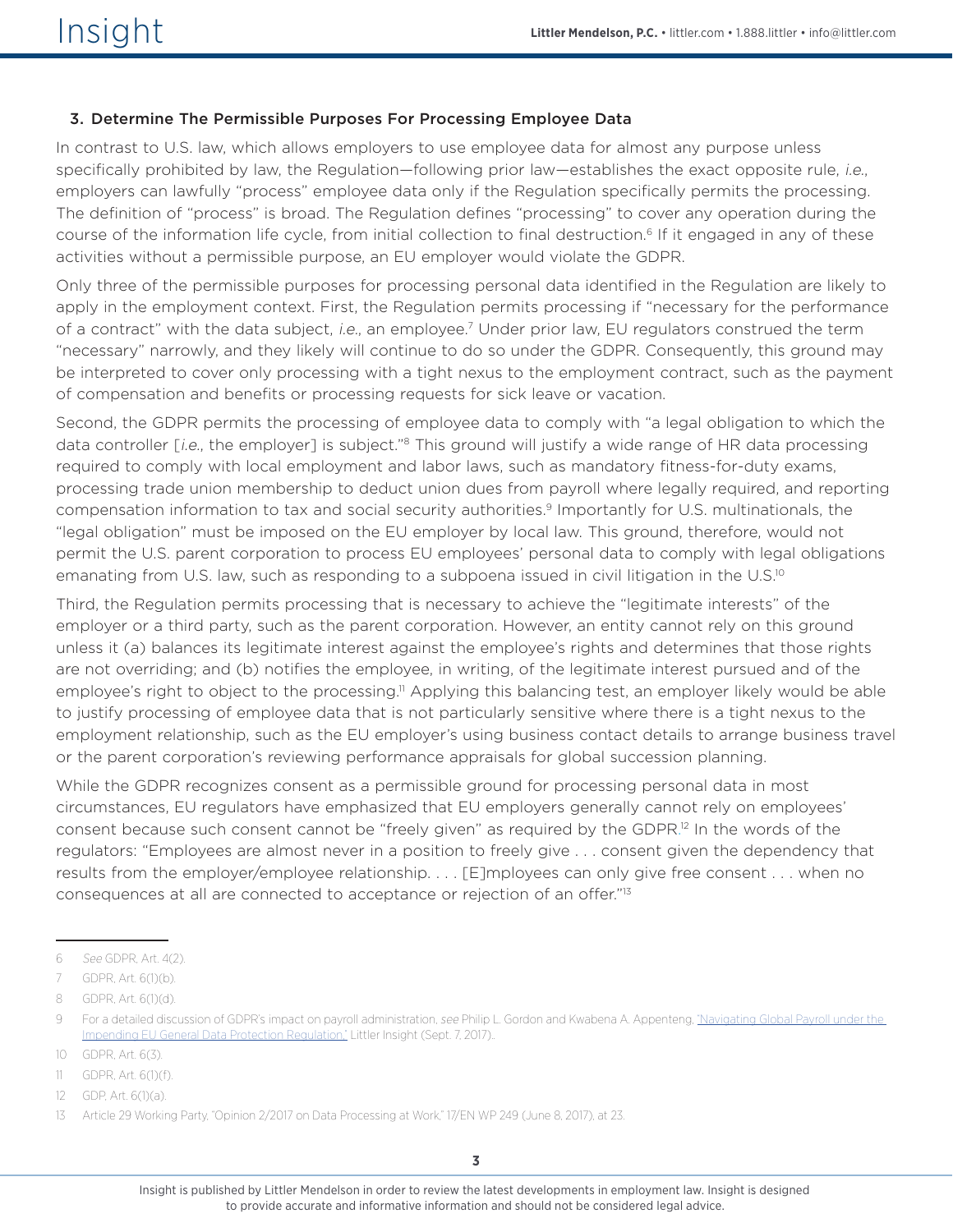### 4. Apply The Principles Of Privacy By Design And Privacy By Default

The GDPR embraces the principles of privacy by design and privacy by default.<sup>14</sup> These principles mean that privacy should be built into the design of information systems and that default settings should favor more privacy rather than less.15

Applying these general principles to an HRIS database and other HR information systems can be challenging, especially because employers often are relying on "software-as-a-service" (SaaS) solutions and have limited or no control over the software's design. However, many of these solutions contain some features that permit employers to implement the principles of privacy by design and by default. For example, data entry fields for an HRIS database or for an online employment application, designed primarily for the broad data collection permitted under U.S. law, could be locked when data is entered about EU employees or job applicants to prevent the entry of data that the EU employer does not have a permissible purpose to collect. As another example, the database may permit the creation of detailed access lists that not only restrict access by employee category but also by data type within a category of employees.

The GDPR implementation team can best implement privacy by design and privacy by default by first obtaining a comprehensive understanding of the functionality of the HR systems that they, or a vendor, will be implementing. They can then look for ways to use the technology to implement the principles. Importantly, the Regulation recognizes that implementation of these principles may take into account "the state of the art, the cost of implementation, and the nature, scope and context of the processing" as well as the likelihood and severity of the risk to individuals' data protection rights.<sup>16</sup> In other words, U.S. multinational employers and their EU subsidiaries should have a reasonable amount of flexibility when applying the principles.

### 5. Update Data Processing Notices

As with prior law, The GDPR requires that data controllers distribute to individuals, when personal data is first collected from them, a notice of data processing that describes how the personal data will be handled. For EU employers, this means providing a notice to job applicants concerning the processing of their data during the application process as well as a notice to new hires, typically during the onboarding process, explaining how their personal data will be processed during the employment relationship.

The Regulation substantially expands on the basic notice requirements under prior law, such as the categories of data collected, the purposes for the collection, recipients of the data, a description of data protection rights, and whether the data will be transferred outside the EU.<sup>17</sup> For example, EU employers that rely on the "legitimate interests" ground for processing (described in Step 3, above) must now describe those legitimate interests. As another example, data processing notices must now include information about the period for which employee data will be retained. This requirement highlights the importance of developing data retention schedules for each EU subsidiary that align with local employment and labor laws. EU regulators have not yet opined whether employers will be required to issue to current employees updated notices that address all GDPR requirements if the employer previously provided those employees with a notice that complied with prior law.

### 6. Ensure Employees Can Exercise Their Data Protection Rights

The GDPR confers on individuals the same rights to access, correct, and object to the processing of, their personal data that existed under prior law and adds two new rights: the right of data portability and the

- 14 See generally GDPR, Art. 25.
- 15 See GDPR Art. 25(1).
- 16 GDPR, Art. 25(2).
- 17 See generally GDPR, Art. 13.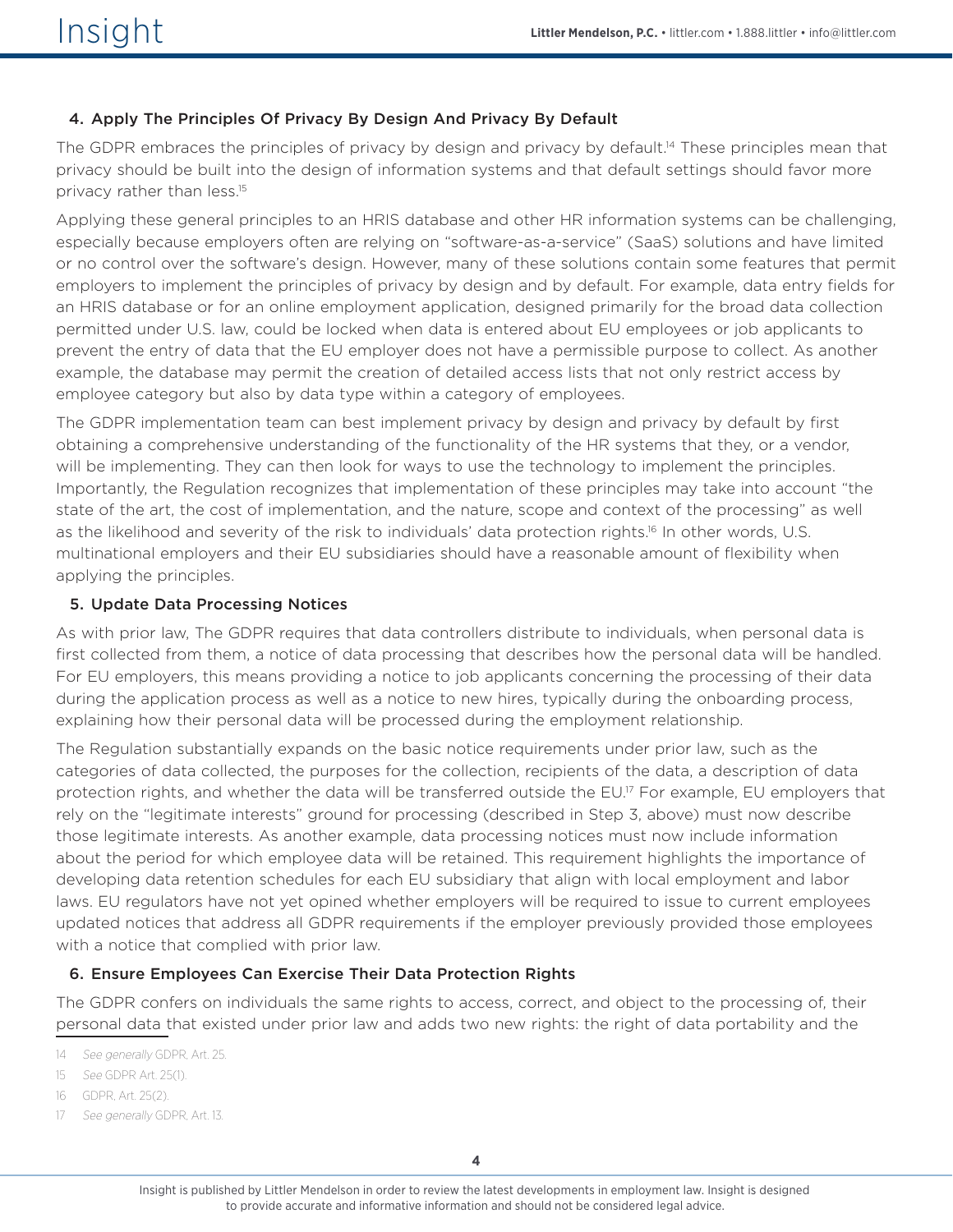right to be forgotten. The application of these new rights to HR data likely will be narrow. For example, the right of data portability, which provides data subjects with the right to move digital data from one entity to another, applies only to personal data provided by the employee and does not apply to personal data that the employer is required by law to collect.<sup>18</sup> Consequently, the right would not apply, for example, to performance appraisals prepared by supervisors.

Application of the "right to be forgotten" to HR data likely will be similarly narrow. For example, while this right allows employees to request deletion of files that no longer are necessary for the purposes for which they were collected, employers are not required to delete any employee data necessary to establish, pursue or defend legal claims, or that the employer is required by local law to retain. These exceptions likely will provide a valid basis for rejecting erasure requests until the relevant statutes of limitations or legal retention period expires.

Unfortunately, the limited scope of these two new rights will not relieve EU employers of the need to maintain policies and procedures for responding to requests exercising these rights. The procedures will need to address the timing for responses; when the deadline can be extended; the circumstances where requests can be denied; and the amount of the fees, if any, the employer can charge to recover the cost of responding.<sup>19</sup> Developing standardized forms and tracking logs can greatly facilitate implementation of these requirements and tracking of compliance with them.

### 7. Develop A Written Information Security Program And A Security Incident Response Plan

The GDPR introduces mandatory security breach notification to all EU countries and requires administrative and technical safeguards for personal data to reduce identified risks and to prevent data breaches. The Regulation, however, does not prescribe specific measures that organizations must take; instead, it establishes only general mandates, such as requirements to ensure the confidentiality, integrity and availability of personal data and to implement disaster recovery capabilities.<sup>20</sup>

Many U.S. multinational employers have responded to mandatory breach notification and information security requirements under a variety of state and federal laws by implementing a comprehensive written information security program that applies to all corporate data, including HR data globally. The policies composing this information security program should be extended to the personal data maintained by EU subsidiaries. To adequately modify corporate policies to local conditions, corporate IT staff or external consultants may need to assess risks specific to the EU subsidiaries.

The GDPR establishes a standard for breach notification similar to that of many U.S. breach notification laws, but requires notification far more quickly.<sup>21</sup> An organization that experiences a data breach generally must notify the relevant data protection authority (DPA) within 72 hours of discovering the breach unless it "is unlikely to result in a risk" of harm.<sup>22</sup> Notification to individuals is required if and when ordered by the DPA or, "without undue delay," if the breach is "likely to result in a high risk" of harm to affected individuals.

Given the newness of breach notification to most EU countries<sup>23</sup> and the expedited timeline for notification to the DPA, U.S. multinational employers should ensure that their EU subsidiaries have developed a security incident response plan and have trained all employees on the plan's key elements. The incident response plan should designate a security incident response team of local employees, and where necessary, supplemented

<sup>18</sup> See GDPR, Art. 20

<sup>19</sup> See generally GDPR Art. 12.

<sup>20</sup> See generally GDPR, Arts. 32-34.

<sup>21</sup> GDPR, Art. 4(12).

<sup>22</sup> GDPR, Art. 33(1).

<sup>23</sup> A few countries, such as Austria, Germany and the Netherlands, have previously enacted mandatory breach notification laws.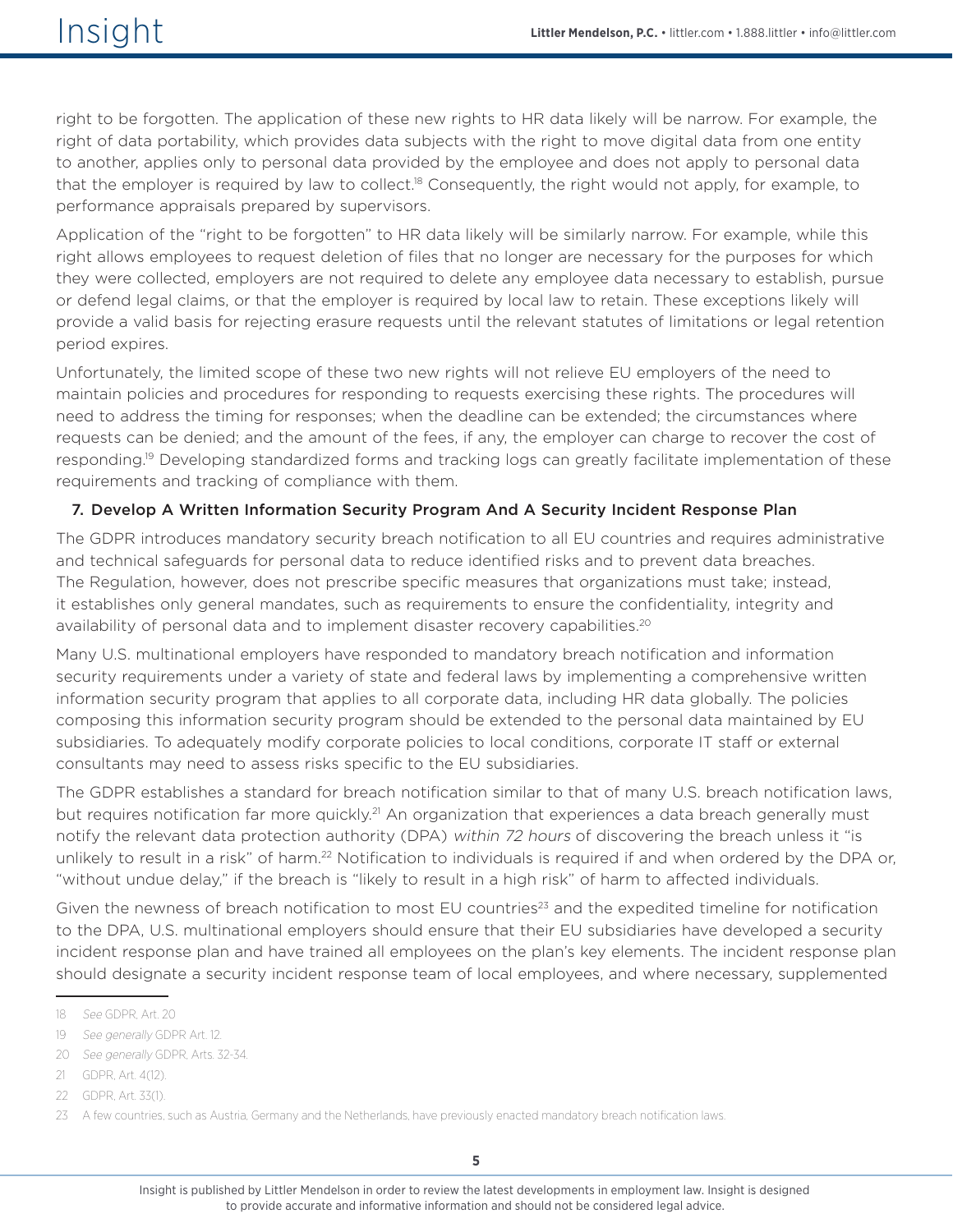by U.S. resources, with responsibility for HR data. This team should be responsible for investigating, mitigating, and remediating the breach and for communicating about the breach with the DPA, employees, and where necessary, law enforcement.

### 8. Vet Vendors That Will Receive Employee Data And Negotiate Vendor Agreements That Meet The Regulation's Requirements

U.S. multinational employers and their EU subsidiaries commonly share the personal data of EU employees with a wide range of service providers. For example, even smaller EU subsidiaries often use local payroll companies to administer payroll for local staff. At the same time, U.S. parent corporations increasingly retain a wide range of cloud-based service providers to collect and manage HR data globally. These vendors may include HRIS database providers, online performance appraisal platforms, and expense reimbursement solutions.

The GDPR requires vetting of service providers before they are retained to confirm the provider's ability to comply with the Regulation. The Regulation also specifies a long list of matters that must be addressed in service agreements. The list includes, for example, a detailed description of the data processing to be undertaken by the service provider and requirements the service provider (a) process personal data only subject to the employer's instructions; (b) implement required security measures; and (c) assist the employer in fulfilling its obligations to respond to requests by employees to exercise their data rights.

While the list of mandatory provisions is extensive, it is not complete. For example, if the vendor is located outside the EU, the vendor agreement must ensure that the vendor will provide an "adequate level of protection" for the transferred personal data (see Step 9, below). In addition, because of the significant enforcement and litigation risks associated with data breaches, the vendor agreements should address at least the specifics of breach reporting by the vendor, responsibility for notification to the DPA and affected employees, and indemnification for claims by employees arising from the data breach.

### 9. Implement A Mechanism For Lawful Cross-Border Transfers Of Employee Data

The Regulation's overall scheme for cross-border data transfers is materially the same as that under prior law. This scheme generally prohibits transfers of HR data outside the EU unless the EU subsidiary-employer ensures that the recipient — typically the parent corporation but sometimes also other non-EU members of the corporate group or a service provider — will ensure an adequate level of protection for the transferred personal data.

The EU employer-subsidiary satisfies this adequacy requirement if the European Commission (the "Commission") has determined that the receiving country ensures an adequate level of protection for the transferred data. The Commission has issued such a determination for the EU-U.S. Privacy Shield Framework, which went into effect on August 1, 2016. Thus, EU subsidiaries can transfer their employees' personal data directly to U.S.-based members of the corporate group and to U.S.-based service providers that have certified to the U.S. Department of Commerce that they will handle transferred personal data in accordance with the Privacy Shield's requirements.<sup>24</sup>

U.S. multinationals and service providers not certified to the Privacy Shield generally will need to rely on one of the other data transfer mechanisms identified in the Regulation. These mechanisms include the standard contractual clauses (SCCs), approved by the Commission, as well as binding corporate rules (BCRs). The SCCs are a form agreement between the data exporter (the EU subsidiary-employer) and the data importer (the U.S. parent corporation, any non-EU affiliate that receives EU personal data and any non-EU service providers). BCRs are legally binding policies applicable to all members of a corporate group, whether located

<sup>24</sup> For more information about transfers of EU employees' personal data to the U.S. pursuant to the Privacy Shield, see Philip L. Gordon, "The Privacy Shield: [What U.S. Multinational Employers Need To Know To Enjoy The Benefits Of The Newest EU-U.S. Data Transfer Mechanism,](https://www.littler.com/publication-press/publication/privacy-shield-what-us-multinational-employers-need-know-enjoy)" Littler Insight (July 13, 2016).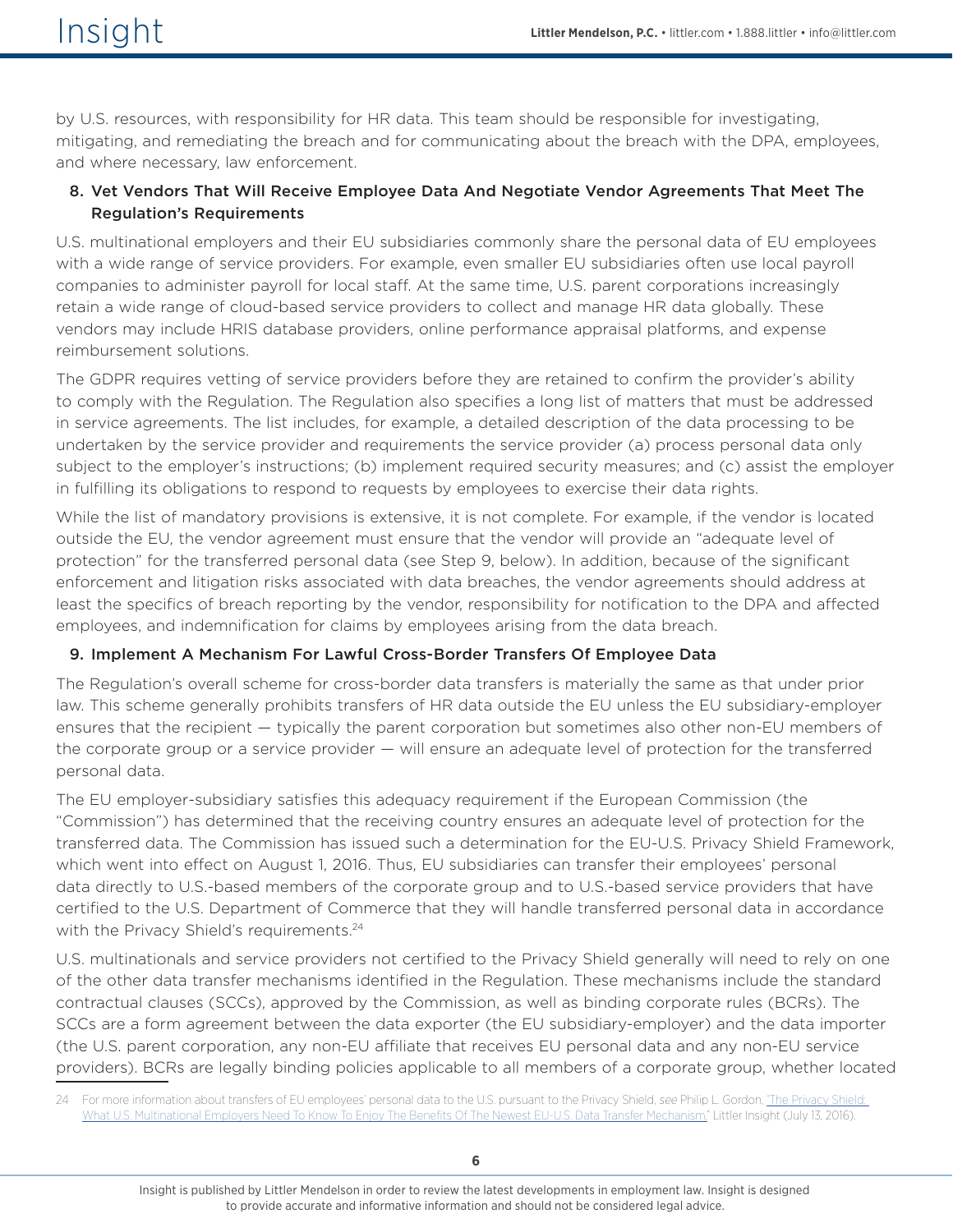within or outside the EU, and are enforceable by employees as third-party beneficiaries. To date, fewer than 100 U.S. companies have implemented BCRs as compared to almost 2,500 that have certified to the Privacy Shield Framework.

U.S. multinationals should note that both Privacy Shield and SCCs currently are subject to some uncertainty. Both mechanisms are the subject of litigation in the EU, meaning the Commission's adequacy determination for each mechanism could ultimately be reversed by the EU's highest court, the European Court of Justice. In addition, U.S. and EU officials will meet later this month (September 2017) for the first annual review of the Privacy Shield. This review is particularly significant because (a) the Commission's initial adequacy determination was based on prior law, not the GDPR; (b) the Privacy Shield has been subject to heavy criticism by EU regulators, members of the EU Parliament, and EU privacy advocates; and (c) this will be the first review since the change in U.S. administrations.

### 10. Periodically Review GDPR Implementation And Maintain Required Records Of Data Processing

U.S. multinationals' and their EU subsidiaries' handling of HR data is continuously in flux, so GDPR implementation needs to be just as dynamic. When information systems are modified, or new information systems are brought online, the change likely will trigger a wide variety of compliance tasks. By way of illustration, the modified or new system should be scrutinized with privacy by design and privacy by default in mind. The EU employer should confirm that it has a permissible purpose for all new categories of data that will be collected and for all new uses and disclosure of that data. Data processing notices may need to be revised or drafted. Information security policies may need to be modified. Vendor agreements may need to be amended or entered for the first time.

In light of the evolving nature of HR data processing, the implementation team should oversee the organization's data protection efforts on an on-going basis after initial implementation. The team could conduct annual reviews of the overall implementation program. These periodic reviews could be supplemented by reviews before existing systems are materially modified and before new systems are implemented.

This on-going compliance effort should assist the U.S. multinational in maintaining on-going compliance with the GDPR's mandatory record-keeping requirements. The Regulation requires that employers maintain detailed records of their data processing. The information to be recorded includes: (a) contact information for the employer; (b) the purposes of the processing; (c) the categories of data subjects and of personal data processed; (d) the categories of recipients, including those in third countries; (e) the third countries to which personal data will be transferred and the instrument, e.g., SCCs or BCRs, used to provide an adequate level of protection; (f) where possible, the envisaged retention periods for different categories of employee data; and (g) a general description of the security measures for employee data. These records must be provided to the DPA upon request.

### Conclusion

Implementing a GDPR compliance program for HR data, "operationalizing" the program, and maintaining on-going compliance will require a multi-disciplinary team, typically led by corporate headquarters. The program likely will impact all of the organization's policies, procedures, and processes involving the handling of EU employees' personal data. Some of the steps required to achieve compliance, such as amending vendor agreements, could take several months to complete. Given the breadth of the undertaking and the lead time needed to compete it before the May 25, 2018 enforcement deadline, the time to get started is now.